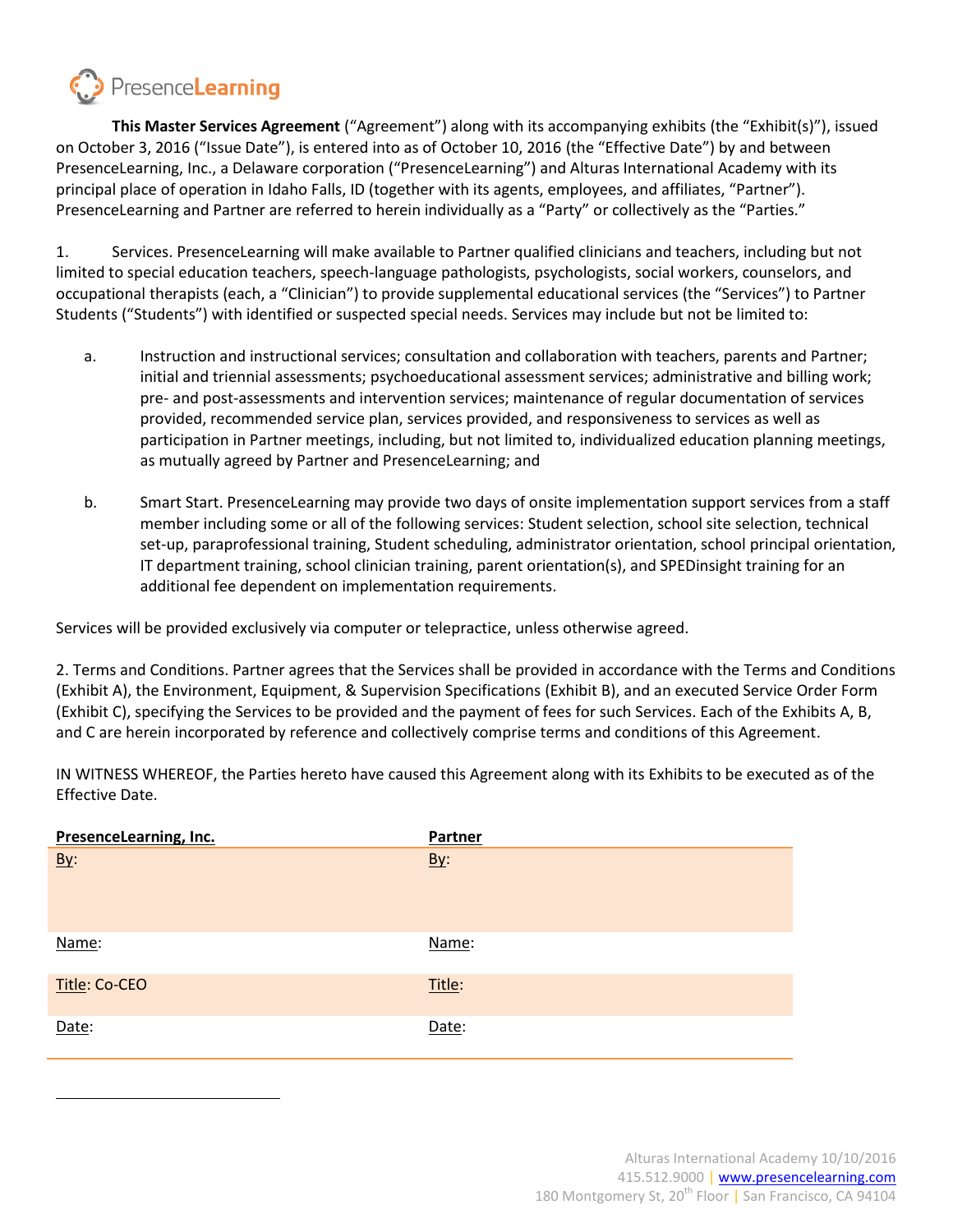

# **Exhibit A - Terms and Conditions**

- **1. Fees and Payment Terms**. In consideration for the Services, Partner agrees to pay PresenceLearning in accordance with the applicable Service Order, a form of which is set out in Exhibit C hereto. Partner agrees to pay PresenceLearning for Unplanned Student Absences (as defined in Exhibit C). All fees due hereunder are non-refundable and are not contingent on any additional services to be provided. Unless otherwise stated in the Services Order, Partner shall pay all amounts due within thirty (30) days of PresenceLearning's invoice date. Partner will promptly notify PresenceLearning of any disputed amounts and the reason for such dispute, but in no event later than 20 days from receipt of invoice. Unless PresenceLearning receives notice of any such dispute, within 20 days of receipt of such invoice, such invoice shall be considered undisputed and shall be due and payable no later than 30 days of the date of such invoice. Outstanding balances shall accrue interest at a rate equal to the lesser of one and one half percent (1.5%) per month or the maximum rate permitted by applicable law, from due date until paid, plus PresenceLearning's reasonable costs of collection.
- **2. Inflation Adjustment**. Partner agrees that for each successive year after the first school year of Services, all Fees will rise each year at the most recent annual rate of inflation, rounded to the nearest half dollar (\$0.50) as defined at the following U.S. Government URL, or its successor:

http://data.bls.gov/timeseries/CUUR0000SAM?output\_view=pct\_12 mths

- **3. PresenceLearning Materials**. PresenceLearning retains all right, title, and interest to any materials and intellectual property that it develops or provides as part of Services, except with regard to materials and intellectual property for which PresenceLearning has a license to use, display, host and administer in providing Services. Partner agrees to maintain (and not supplement, remove, or modify) all copyright, trademark, or other proprietary notices on any materials utilized in providing the Services. Provided Partner is not in breach of any term of this Agreement, PresenceLearning grants Partner a non-exclusive, limited license, which license shall terminate upon expiration or termination of this Agreement, to reproduce and distribute the materials for which PresenceLearning has the right to so grant solely to assist in the provision of Services in accordance with the terms herein.
- **4. Indemnification**. Partner shall indemnify and hold PresenceLearning harmless against any and all claims, demands, damages, liabilities and costs (including attorney's fees) incurred by PresenceLearning which directly or indirectly result from, or arise in connection with, any negligent act or omission or willful misconduct of Partner, its agents, or employees, pertaining to its activities and obligations under this Agreement. PresenceLearning shall indemnify and hold Partner, harmless against any and all claims, demands, damages, liabilities and costs (including attorney's fees) incurred by Partner which directly or indirectly result from, or arise in connection with, any negligent act or omission or willful misconduct of PresenceLearning, its agents, or employees, pertaining to its activities and obligations under this Agreement. The foregoing obligations are conditioned upon: (a) prompt written notice by the indemnified party to the indemnifying party of any claim, action or demand for which indemnity is claimed; (b) complete control of the defense and settlement thereof by the indemnifying party, provided that no settlement of an indemnified claim shall be made without the consent of the indemnified party, such consent not to be unreasonably withheld or delayed; and (c) reasonable cooperation by the indemnified party in the defense as

the indemnifying party may request. The indemnified party shall have the right to participate in the defense against the indemnified claims with counsel of its choice at its own expense.

- **5. Limitation of Liability**. In no event will PresenceLearning be liable for any incidental damages, consequential damages, or any lost profits arising from or relating to this Agreement or to the Services, whether in contract or tort or otherwise, even if PresenceLearning knew or should have known of the possibility of such damages. PresenceLearning's cumulative liability relating to this Agreement will not exceed the actual fees paid by Partner to PresenceLearning during the school year for three (3) months immediately preceding the date on which a claim is made; provided that such amount shall under no circumstances exceed \$10,000. Partner acknowledges that the Agreement reflects an adequate and acceptable allocation of risk and that in the absence of the foregoing limitations Contactor would not enter into the Agreement**.**
- **6. Non-Solicitation.** Partner shall not, during the term of the Agreement and for one (1) year thereafter, directly or indirectly solicit, induce, or attempt to induce any PresenceLearning employee or contractor without PresenceLearning's prior written consent.
- **7. Term and Termination**. This Agreement shall be in effect as of the Effective Date and shall continue until June 30, 2017 (the "Initial Term") and shall automatically renew on an annual basis (each a "Renewal Term"), unless either party gives written notice of its intention not to renew 90 days before expiration of the Initial Term or a Renewal Term. Upon the expiration or termination of this Agreement for any reason, all amounts owed to PresenceLearning under this Agreement, which accrued before such termination, or expiration will be immediately due and payable. In addition to the post-termination obligations in this Section 7, Sections 3, 4, 5, 6, 10 through 16 will survive any expiration or termination of this Agreement. For the avoidance of doubt, early termination of this Agreement by Partner prior to the expiration of its then-current term shall be considered a breach of this Agreement and Partner shall pay a cancelation fee of \$750 per Student, multiplied by the number of Contracted Students (as defined in Exhibit C) (the "Liquidated Damages Amount") by way of liquidated damages. Partner acknowledges that the actual damages likely to result from breach of this Section 7 are difficult to estimate on the Effective Date hereof and would be difficult for PresenceLearning to prove. The parties intend that Partner's payment of the Liquidated Damages Amount would serve to compensate PresenceLearning for Partner's breach of its obligations under this Section 7, and they do not intend for it to serve as punishment or penalty for any such breach by Partner.
- **8. Disclaimer of Warranties**. Except as otherwise set out herein, the Services are provided "as is" without any warranty and, except as provided herein, PresenceLearning expressly disclaims any and all warranties, express, implied, or statutory, including warranties of title, non-infringement, merchantability, and fitness for a particular purpose.
- **9. Limited Guarantee of Therapist Availability.** If this Agreement is not signed by Partner within thirty (30) calendar days of the Issue Date, PresenceLearning does not guarantee sufficient clinician availability to provide required Services.
- **10. Confidentiality**. Partner understands that it may receive confidential and proprietary information relating to PresenceLearning's business.

Alturas International Academy 10/10/2016 415.512.9000 | [www.presencelearning.com](http://www.presencelearning.com/) 180 Montgomery St, 20<sup>th</sup> Floor | San Francisco, CA 94104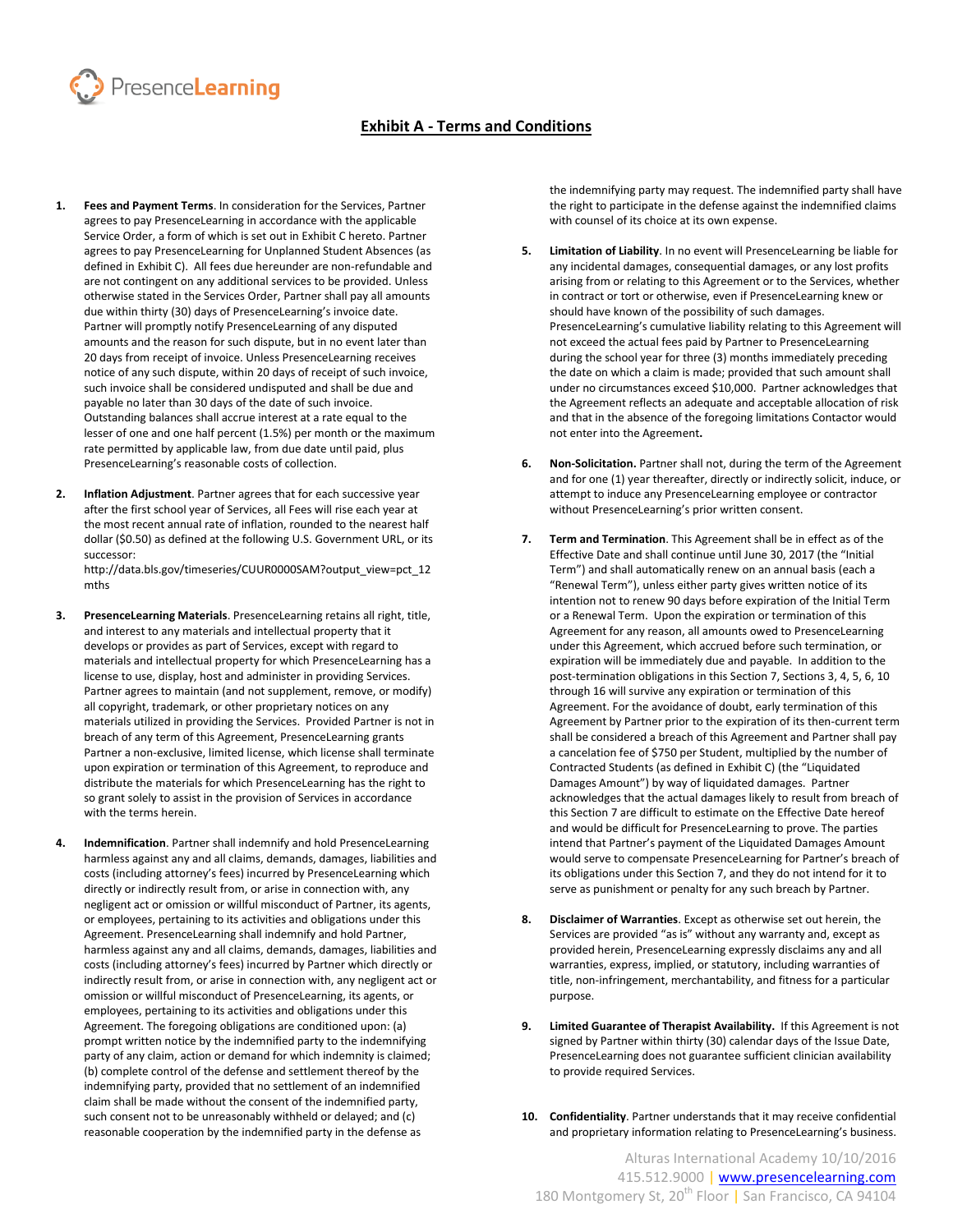Presence**Learning** 

Partner agrees that the PresenceLearning proprietary information is confidential and is the sole, exclusive and extremely valuable property of PresenceLearning. In addition, Partner understands that it may receive confidential and proprietary information of third parties, including but not limited to information and materials relating to assessments, in the course of the provision of Services. Partner agrees that it will keep confidential the confidential and proprietary materials and information of PresenceLearning and third parties which it receives pursuant to this Agreement. Partner also agrees that it will not disclose materials relating to an assessment to the student who will be assessed before it is necessary to do so to perform such an assessment. It is understood and agreed that money damages would not be a sufficient remedy for any Partner's breach of confidentiality and that PresenceLearning shall be entitled to specific performance, including, without limitation, injunctive relief, as a remedy for any such breach by the Partner in any court of competent jurisdiction. Such remedy shall not be deemed to be the exclusive remedy for breach of confidentiality but shall be in addition to all other remedies available at law or equity. PresenceLearning understands that it may receive confidential information protected by the federal *Family Educational Rights and Privacy Act* (FERPA). PresenceLearning and Partner will comply with the requirements established by FERPA.

- **11. Miscellaneous.** This Agreement will be governed by the laws of the State of California (without giving effect to any conflict of laws principles that provide for the application of the law of another jurisdiction). The waiver of a breach of any term hereof will in no way be construed as a waiver of any other term or breach hereof. If any provision of this Agreement is held by a court of competent jurisdiction to be unenforceable, the remaining provisions of this Agreement will remain in full force and effect. The headings in this Agreement do not affect its interpretation. This Agreement may only be amended by the mutual consent of the Parties in writing. This Agreement constitutes the entire agreement between the Parties regarding the Services, and supersedes all prior or contemporaneous agreements and understandings between the Parties relating to the Services.
- **12. Partner Representations**. Partner hereby represents and warrants to PresenceLearning as follows: (i) Partner has the right, power, and authority to enter into and perform its obligations under this Agreement, (ii) Partner has obtained all necessary consents in accordance with its operations to execute and deliver this Agreement and perform its obligations under this Agreement, (iii) the undersigned has the right, power and authority to enter into this Agreement on behalf of Partner, (iv) this Agreement constitutes the legal, valid and binding obligation of Partner, enforceable against Partner in accordance with its terms, subject only to the effect, if any, of (A) applicable bankruptcy and other similar laws affecting the rights of creditors generally and (B) rules of law governing specific performance, injunctive relief and other equitable remedies, and (v)

the execution, delivery, performance of and compliance with this Agreement will not, with or without the passage of time, result in any violation or be in conflict with or constitute a default under any contract to which Partner is a party or any terms or provisions thereof.

- **13. PresenceLearning Representations**. PresenceLearning hereby represents and warrants to Partner as follows: (i) PresenceLearning has the right, power, and authority to enter into and perform its obligations under this Agreement, (ii) PresenceLearning has obtained all necessary consents in accordance with its operations to execute and deliver this Agreement and perform its obligations under this Agreement, (iii) the undersigned has the right, power and authority to enter into this Agreement on behalf of PresenceLearning, (iv) this Agreement constitutes the legal, valid and binding obligation of PresenceLearning, enforceable against Partner in accordance with its terms, subject only to the effect, if any, of (A) applicable bankruptcy and other similar laws affecting the rights of creditors generally and (B) rules of law governing specific performance, injunctive relief and other equitable remedies, and (v) the execution, delivery, performance of and compliance with this Agreement will not, with or without the passage of time, result in any violation or be in conflict with or constitute a default under any contract to which PresenceLearning is a party or any terms or provisions thereof.
- **14. Research**. The Parties agree that mutual consent is required for the initial publication or distribution of any research and/or marketing materials, including without limitation, customer or vendor lists, press releases, and research and case studies mentioning both Parties, but that once this consent is given for initial publication the Parties may republish such works in their original or reasonably modified form at will.
- **15. Independent Contractor.** The Parties are independent contractors, and no agency, partnership, franchise, joint venture, or employment relationship is intended or created by this Agreement. Neither Party is authorized to make any representation, contract, or commitment on behalf of the other Party.
- **16. Arbitration**. Any controversy or claim arising out of or relating to this Agreement, or the breach thereof, shall be settled by arbitration administered by the American Arbitration Association ("AAA") in accordance with its Commercial Arbitration Rules, and judgment on the award rendered by the arbitrator(s) may be entered in any court having jurisdiction thereof. The arbitration proceedings shall be confidential and conducted in the English language before a single neutral arbitrator to be selected by AAA. The place of arbitration shall be San Francisco, California.
- **17. Assignment**. PresenceLearning's rights and obligations under this Agreement will bind and inure to the benefit of its successors and permitted assigns.

\*\*\*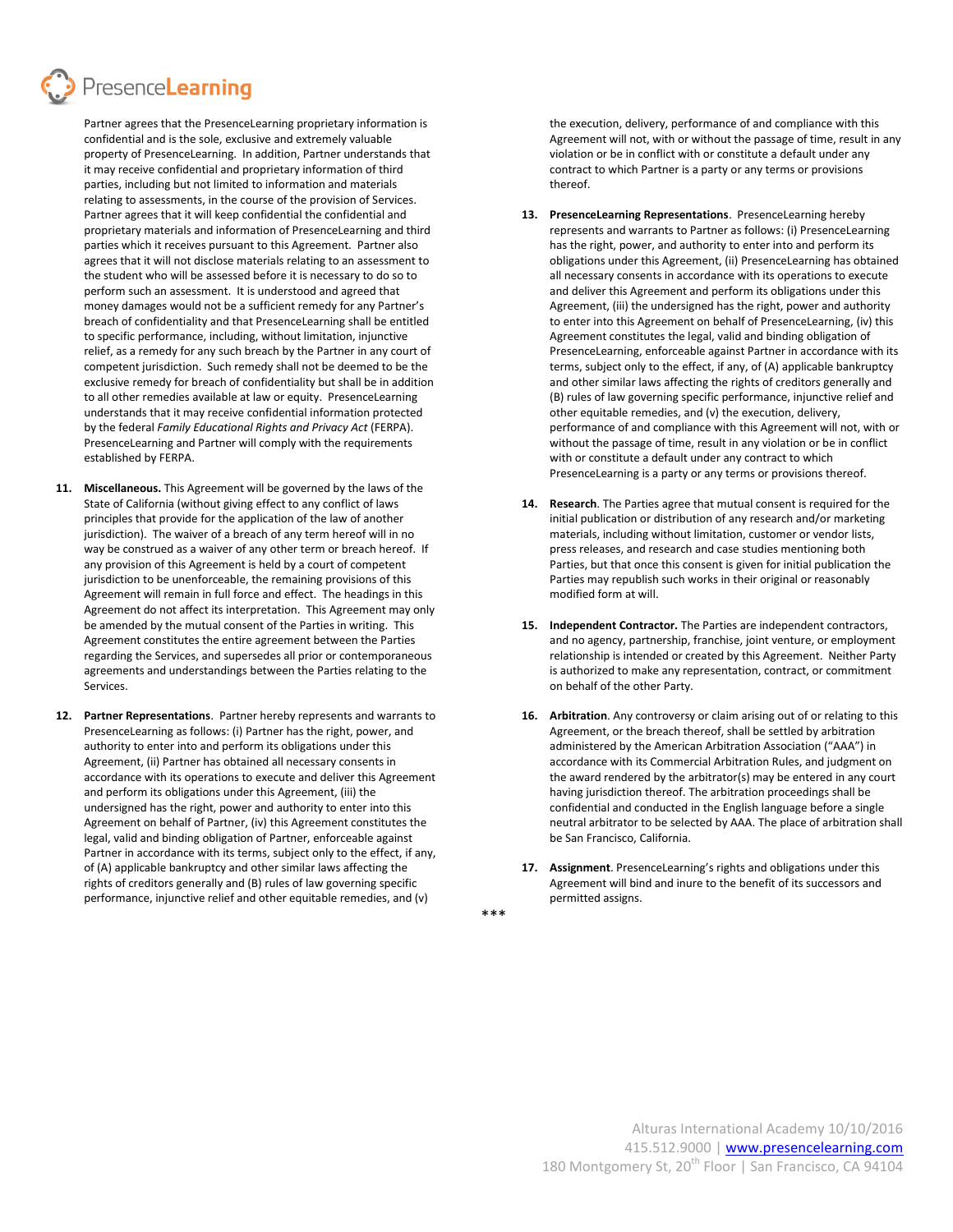

## **Exhibit B - Environment, Equipment, & Supervision Specifications**

Partner shall provide PresenceLearning with the conditions described below to enable the provision of the applicable Services. PresenceLearning will not begin Services until all of the below criteria are met in order to ensure Student success:

#### **1. Computer Set-Up.**

- a. Each station must have a computer that meets the following specifications:
	- i. If a PC or Mac:
		- 1. Dual core processor
		- 2. 2 GB RAM
		- 3. 11.6 inch display or larger
		- 4. Ability to support headset with microphone
		- ii. If a Chromebook:
			- 1. Access to an Ethernet connection
			- 2. Dual core processor
			- 3. 2 GB RAM
			- 4. Ethernet adapter 5. Cable
	- b. A broadband internet connection with a minimum of 500 kbps (or higher) upload and download speeds. 1 mbps or higher preferred. If internet speeds are not sufficient to support PresenceLearning's platform at any site, Partner may elect to purchase a suitable wireless 4G card for the price listed in Exhibit C.
	- c. Browser: Google Chrome or Mozilla Firefox.
	- d. Operating system: Windows 7 or later. Mac OS X 10.9 (or later) with Intel processor. If Chromebooks, latest version of Chrome OS.
	- e. Whitelist the following from all web filters:
		- i. \*.amazonaws.com
		- ii. \*.live.presencelearning.com
		- iii. \*.presence.influxis.com
		- iv. \*.youtube.com (optional)
		- v. \*.presence.enterprise.ics.influxis.com: 8510 TCP/UDP
		- vi. \*.presence.enterprise.ics.influxis.com: 443 TCP
		- vii. \*.presence.enterprise.ics.influxis.com: 19350-19400 UDP
		- viii. \*.presence.enterprise.ics.influxis.com: 1935 TCP/UDP
		- ix. \*.presencelearning.com
		- x. \*.tokbox.com
		- xi. \*.opentok.com
		- xii. \*.firebaseio.com
		- xiii. \*.plsupport.screenconnect.com (optional)
		- xiv. \*.samesurf.com (optional)
		- xv. \*.webtype.com (optional)
	- f. At a minimum, open UDP port 3478 for \*.tokbox.com and \*.opentok.com. Preferably, open UDP ports 1025-65535 for \*.tokbox.com and \*.opentok.com.
	- g. Open TCP Port 443 is open to non-web and SSL traffic on \*.tokbox.com and \*.opentok.com
	- h. Configure web and/or content filtering to enable peer-to-peer services.
	- i. A phone with speaker-phone capability in the immediate vicinity of the computer where service is delivered, to be used as a backup means of communication.
	- j.

#### **2. Environment.**

- a. A suitable non-noisy controlled space such as a resource room, classroom, computer room, library and/or home setting.
- b. Ample lighting that shines either (i) from above the Student or (ii) directly on the face of the Student but not (iii) from behind the Student and directly into the webcam.
- c. Privacy screens or other equipment may be necessary to guarantee privacy.

#### 3. **Supervision**.

- a. A suitable number of Partner Primary Support Persons to provide the below services. Additional services may or may not be required.
	- i. Transporting the Student to/from the telepractice session.
	- ii. Assisting the Student with technology set-up (e.g., attaching the headset to the computer).
	- iii. Ensuring that the conferencing connection with remote therapist is functioning. Contacting the therapist via phone if necessary.
	- iv. Remaining in the sessions to ensure that any technology glitches are reported and fixed
	- v. Providing cues, prompts, and models for the Student upon therapist direction.
	- vi. Helping relay information between the school staff and the therapist related to scheduling, absences, or school functions.
- b. The paraprofessional shall act under the direction of the PresenceLearning SLP or OT, except in the event of emergency.

Alturas International Academy 10/10/2016 415.512.9000 | [www.presencelearning.com](http://www.presencelearning.com/) 180 Montgomery St, 20<sup>th</sup> Floor | San Francisco, CA 94104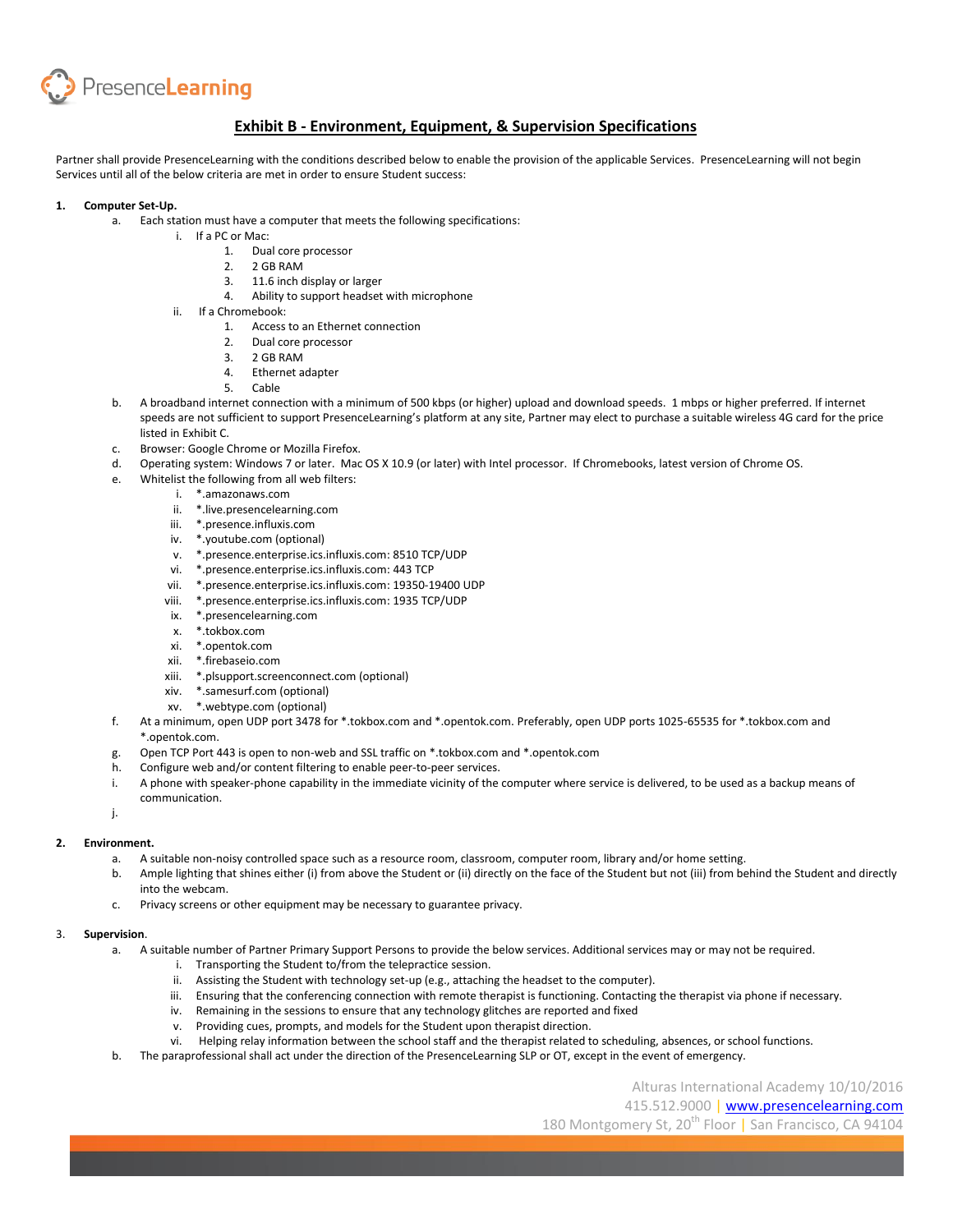

- **4. In the event that Partner contracts with PresenceLearning to supervise clinical assistants such as speech language pathology assistants (each an "SLPA") or certified occupational therapy assistants (each a "COTA"), Partner shall ensure that each such SLPA and/or COTA shall:** 
	- a. meet state and/or American Speech Hearing Language Association ("ASHA") or American Occupation Therapy Association ("AOTA") guidelines for SLPAs or COTAs
	- b. have the appropriate level of education and training
	- c. have completed fieldwork according to state/ASHA or AOTA guidelines
	- d. follow ASHA or AOTA/state guidelines on duties and responsibilities
	- e. follow the treatment plans for Students set out by the supervising SLP or OT
	- f. not administer standardized or nonstandardized diagnostic tests
	- g. not participate in parent conferences, case conferences, IEP meetings, etc. without the presence of the supervising SLP or OT.
	- h. not represent him/herself as an SLP or OT
	- i. not counsel or consult with families/Students regarding status of service

In addition, Partner agrees that PresenceLearning clinicians shall:

- a. participate in training of the SLPA or COTA
- b. inform Students that SLPA or COTA will provide treatment
- c. make all clinical decisions
- d. prepare individualized treatment plans for each Student that the SLPA or COTA treats
- e. Sign all formal documents and signed treatment notes of SLPA or COTA
- f. Delegate tasks to SLPA or COTA while retaining legal and ethical responsibility for all Student services provided or omitted
- g. Ensure that the SLPA or COTA only performs tasks within State or ASHA/AOTA approved guidelines for SLPAs or COTAs.
- h. provide both direct and indirect supervision as required by state and/or ASHA or AOTA guidelines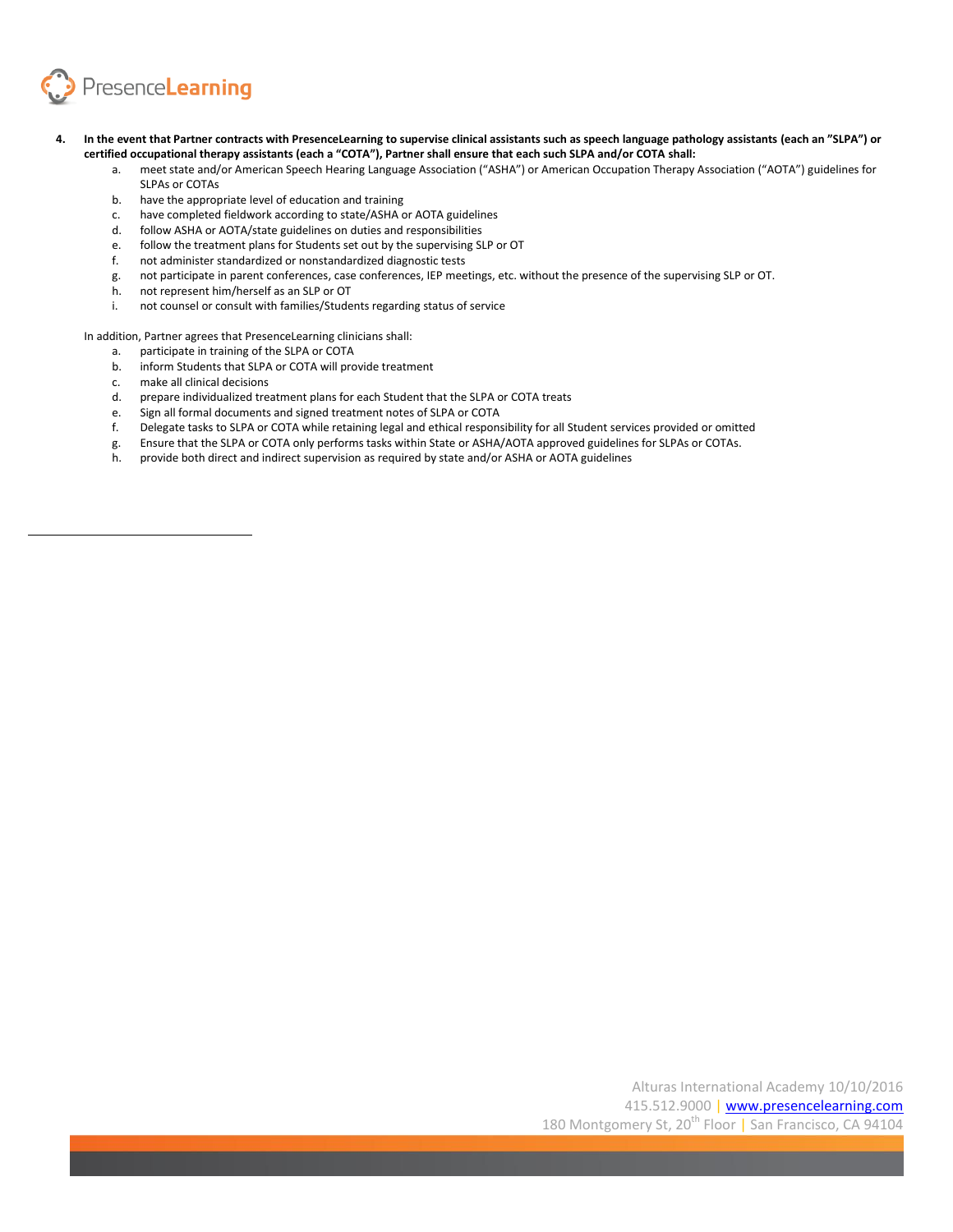

## **Exhibit C - Service Order for Alturas International Academy**

| <b>FEES</b>                         |               |            |                        |
|-------------------------------------|---------------|------------|------------------------|
|                                     | <b>Number</b> | Rate       | <b>Monthly Minimum</b> |
|                                     |               |            |                        |
| <b>Contracted Students</b>          | 10            |            |                        |
|                                     |               |            |                        |
| <b>Service Fees</b>                 |               |            |                        |
| Hourly Fee                          |               | \$77.75    | \$545.80               |
| <b>Setup Fee</b>                    |               |            |                        |
| Per Student Per School Year         |               | \$77.75    |                        |
| <b>Assessments</b>                  |               |            |                        |
| SLP/OT Assessments                  |               | \$375.00   |                        |
| <b>Bilingual SLP/OT Assessments</b> |               | \$500.00   |                        |
| <b>Behavioral Assessments</b>       |               | \$500.00   |                        |
| Screenings                          |               | \$50       |                        |
| <b>Smart Start</b>                  | $\mathbf 0$   | \$5,000.00 |                        |
|                                     |               |            |                        |

\*No monthly minimum shall apply to the payment due for August, October, December, or June.

# **EQUIPMENT**

|                                                   | Price    | <b>Number</b> | Total        |
|---------------------------------------------------|----------|---------------|--------------|
| Annual Equipment Credit per Contracted Student    | \$8.00   | 10            | $($ \$80.00) |
| Equipment Prices (for orders in excess of credit) |          |               |              |
| Headphones                                        | \$16.00  |               |              |
| Splitter                                          | \$3.00   |               |              |
| Standard webcam                                   | \$22.00  |               |              |
| Wide angle webcam                                 | \$51.00  |               |              |
| Soundcard adapter                                 | \$16.00  |               |              |
| Occupational Therapy Kit                          | \$35.00  |               |              |
| Laptop Computer                                   | \$500.00 |               |              |
| Chromebook                                        | \$225.00 |               |              |
| Mobile WiFi Hotspot                               | \$550.00 |               |              |
| Shipping (per shipment)                           | TBD      |               |              |
| Sales tax on equipment orders                     | TBD      |               |              |
|                                                   |          |               |              |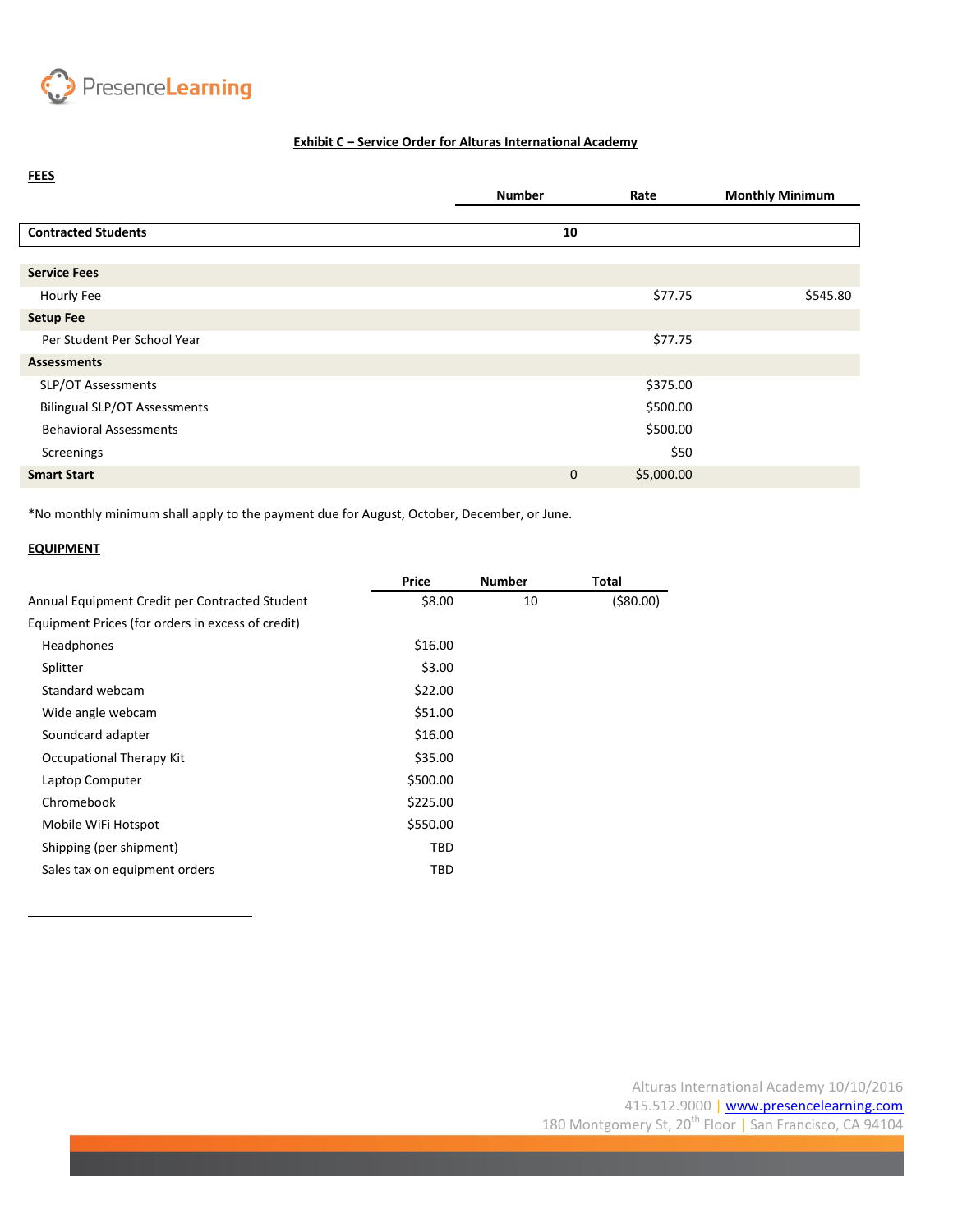

### **DEFINITIONS**

"**Contracted Students**" shall mean the initial number of Students for whom Partner has purchased Services as of the Service Order Effective Date.

**"Hourly Fee"** shall mean the amount charged for each hour of Services. Time may be billed as Direct Therapy, IEP Meeting, Documentation & Planning, Therapy Coordination, Collaboration with School Staff, Unplanned Student Absence, or CF / SLPA / COTA Supervision.

"**Unplanned Student Absence**" shall mean time for therapy sessions that are scheduled with PresenceLearning, but cancelled with less than 24 hours advance notice.

**"Setup Fee"** shall mean a fee per Contracted Student and per Additional Student related to setup costs, paid according to the Invoice Schedule below.

**"Additional Students"** shall mean the difference (if greater than zero) between the number of students for whom any amount of Direct, Direct Make-up, IEP Meeting, CF/SLPA/COTA Supervision Services, or Unplanned Student Absence time is billed during a given month, and the number of Contracted Students.

**"Monthly Minimum"** shall mean the minimum dollar payment due each month of the term. Partner shall pay the greater of (i) the total of Hourly Fees and Setup Fees or (ii) the Monthly Minimum amount.

**"Annual Equipment Credit"** shall mean the amount by which Partner's fees for equipment will be reduced. If the total cost of Partner's equipment orders exceeds the Annual Equipment Credit, Partner shall pay fees for the excess amount according to the Equipment Price schedule shown. Annual Equipment Credit may only be used for equipment and may only be used in the current school year.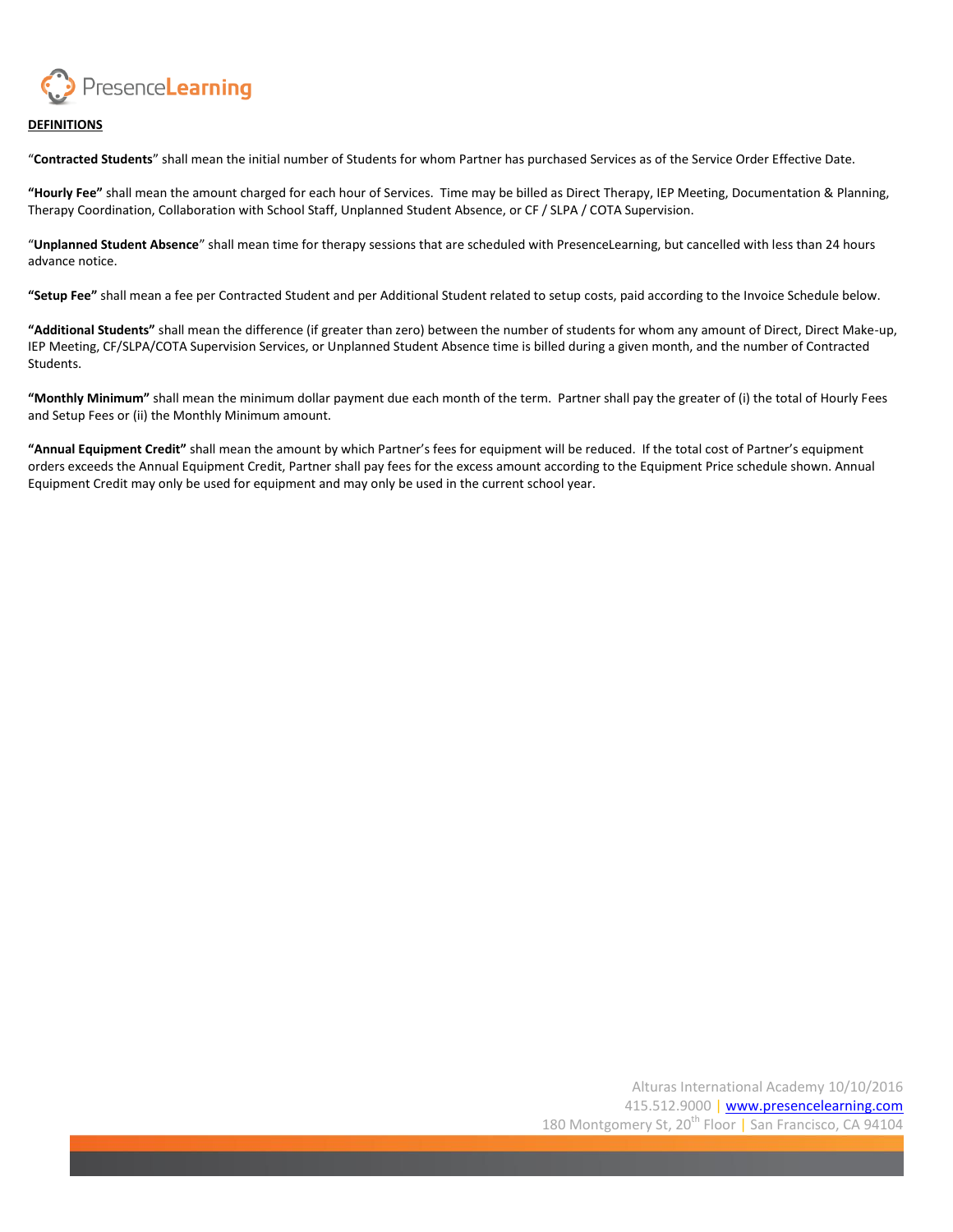

# **INVOICING SCHEDULE**

|                                                    | <b>Partner Will Receive Invoice By:</b>                                                                              |
|----------------------------------------------------|----------------------------------------------------------------------------------------------------------------------|
| <b>Service Fees</b>                                |                                                                                                                      |
| Hourly Fee                                         | 15 <sup>th</sup> of the month after the month in which Services were delivered                                       |
| <b>Monthly Minimum</b>                             | 15 <sup>th</sup> of the month after the month in which in billings did not exceed the<br><b>Monthly Minimum</b>      |
| <b>Setup Fee</b>                                   |                                                                                                                      |
| <b>For Contracted Students</b>                     | Within 30 days of the Effective Date                                                                                 |
| <b>For Additional Students</b>                     | 15 <sup>th</sup> of the month after the month in which the Additional Students were billed                           |
| Assessments (SLP/OT, Bilingual SLP/OT, Behavioral) | $15th$ of the month after the month in which Assessment was provided                                                 |
|                                                    |                                                                                                                      |
| <b>Equipment Orders (Above Credit)</b>             | 15 <sup>th</sup> of the month after the month in which the equipment (in excess of the<br>annual credit) was ordered |
|                                                    |                                                                                                                      |
| <b>Smart Start</b>                                 | Within 30 days of the Effective Date                                                                                 |

### **PAYMENT TERMS**

Payment for all invoices is due 30 days from date of invoice.

## **Invoicing Contact** Name:

Email:

Phone: